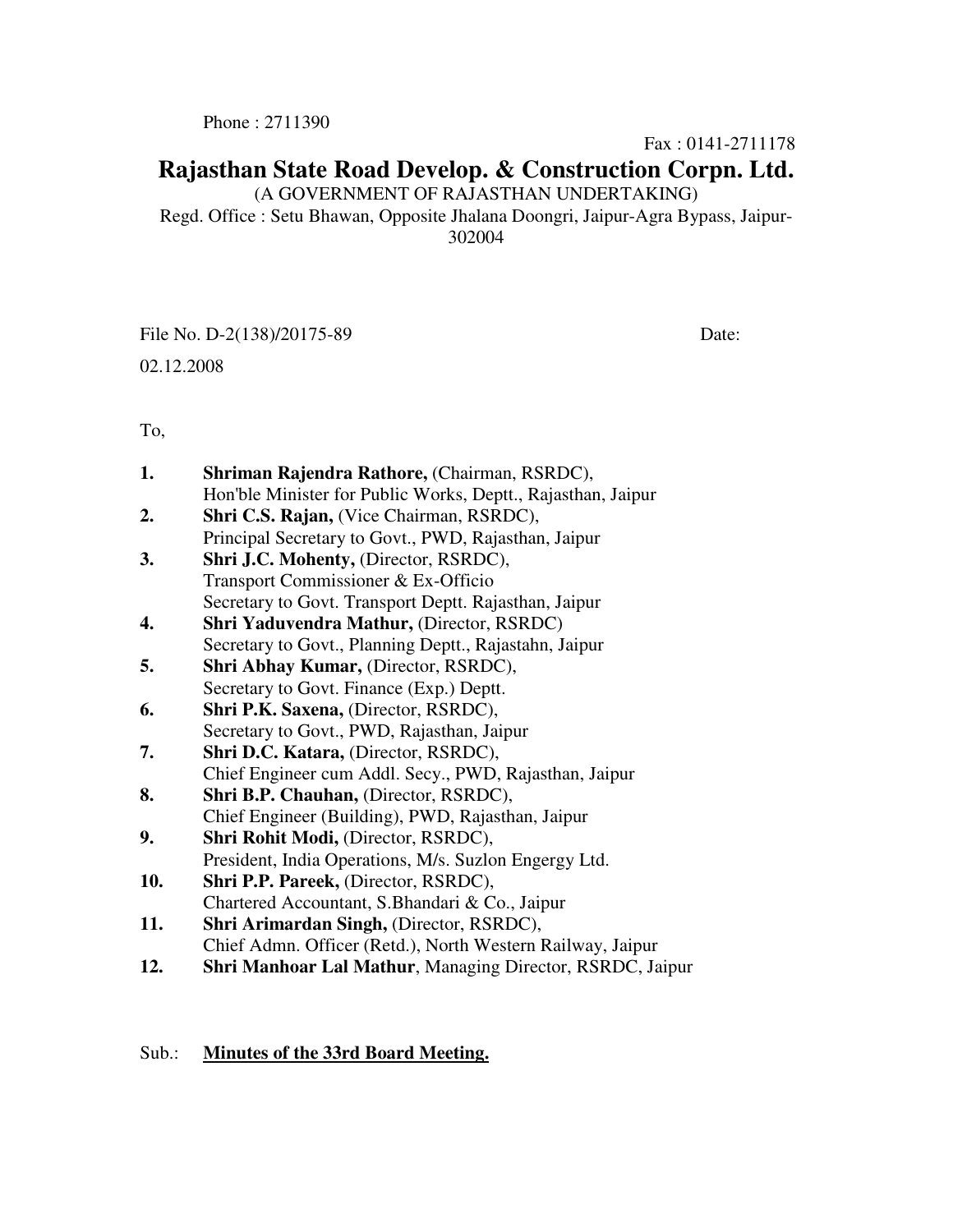Sir,

 Please find enclosed herewith copy of minutes of 33rd Meeting of the Board of Director, held **Friday the 28th day of November 2008, at the Registered Office of the Corporation, at 10.30 AM**. for favour of kind perusal.

Thanking you, Yours faithfully,

**(R.K. SINGHAL)**  Company Secretary

Copy to following for information and needful action please :-

- 1. Financial Advisor, RSRDC, Jaipur
- 2. General Manager, RSRDC, Jaipur
- 3. Chief Project Manager, RSRDC, Jaipur

Company Secretary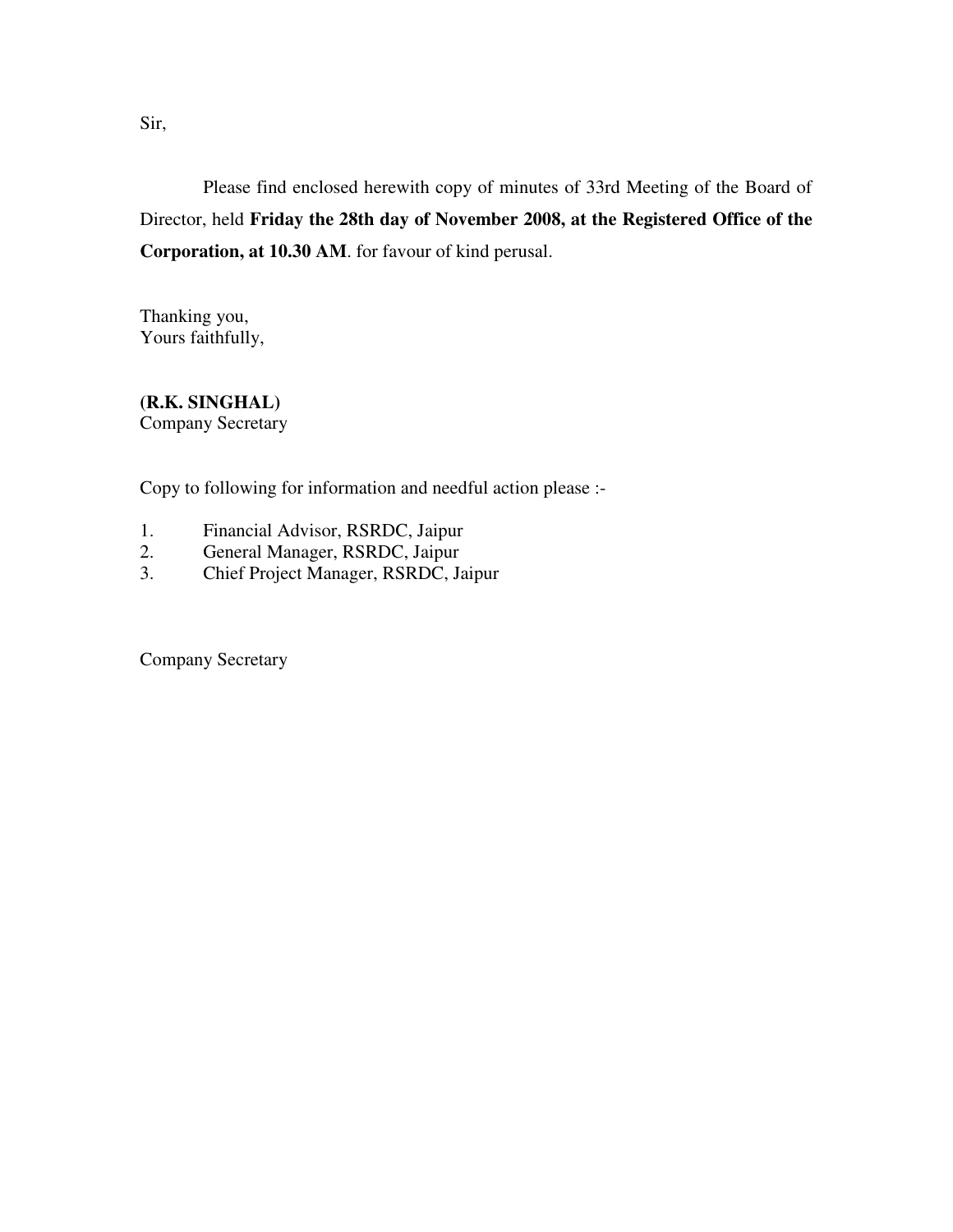Phone : 2711390 Fax : 0141-2711178

# **Rajasthan State Road Develop. & Construction Corpn. Ltd.**

(A GOVERNMENT OF RAJASTHAN UNDERTAKING)

Regd. Office : Setu Bhawan, Opposite Jhalana Doongri, Jaipur-Agra Bypass, Jaipur-302004

## **Minutes of the 33rd Board Meeting**

Minutes of the 33rd meeting of the Board of Directors of Rajasthan State Road Development and Construction Limited was held **Friday the 28th day of November 2008, at the Registered Office of the Corporation, at 10.30 AM.**

The following were present :

| 1.               | Shri C.S. Rajan          | Vice Chairman            |
|------------------|--------------------------|--------------------------|
| 2.               | Shri Abhay Kumar         | Director                 |
| 3.               | Shri P.K. Saxena         | Director                 |
| $\overline{4}$ . | Shri D.C. Katara         | Director                 |
| 5.               | Shri Arimardan Singh     | Director                 |
| 6.               | Shri P.P. Pareek         | Director                 |
| 7.               | Shri Manohar Lal Mathur, | <b>Managing Director</b> |

In attendance :-

- 1. Shri M.K. Jain, Financial Advisor, RSRDC
- 2. Shri Anil Gupta, General Manager, RSRDC
- 3. Shri R.S. Rajpurohit, Superintending Engineer & Officiating CPM, RSRDC.
- 4. Shri R.K. Singhal, Company Secretary, RSRDC

## **Item No. 33.1 Leave of Absence.**

 Leave of absence was granted by the Board to Shriman Rajendra Rathore, Shri B.P. Chauhan, Shri J.C. Mohanty, Shri Yaduvendra Mathur and Shri Rohit Modi who had shown their inability to attend the meeting due to unavoidable circumstances.

 The Board welcomed Shri Abhay Kumar new Director on the Board of RSRDC and expressed its thanks to the outgoing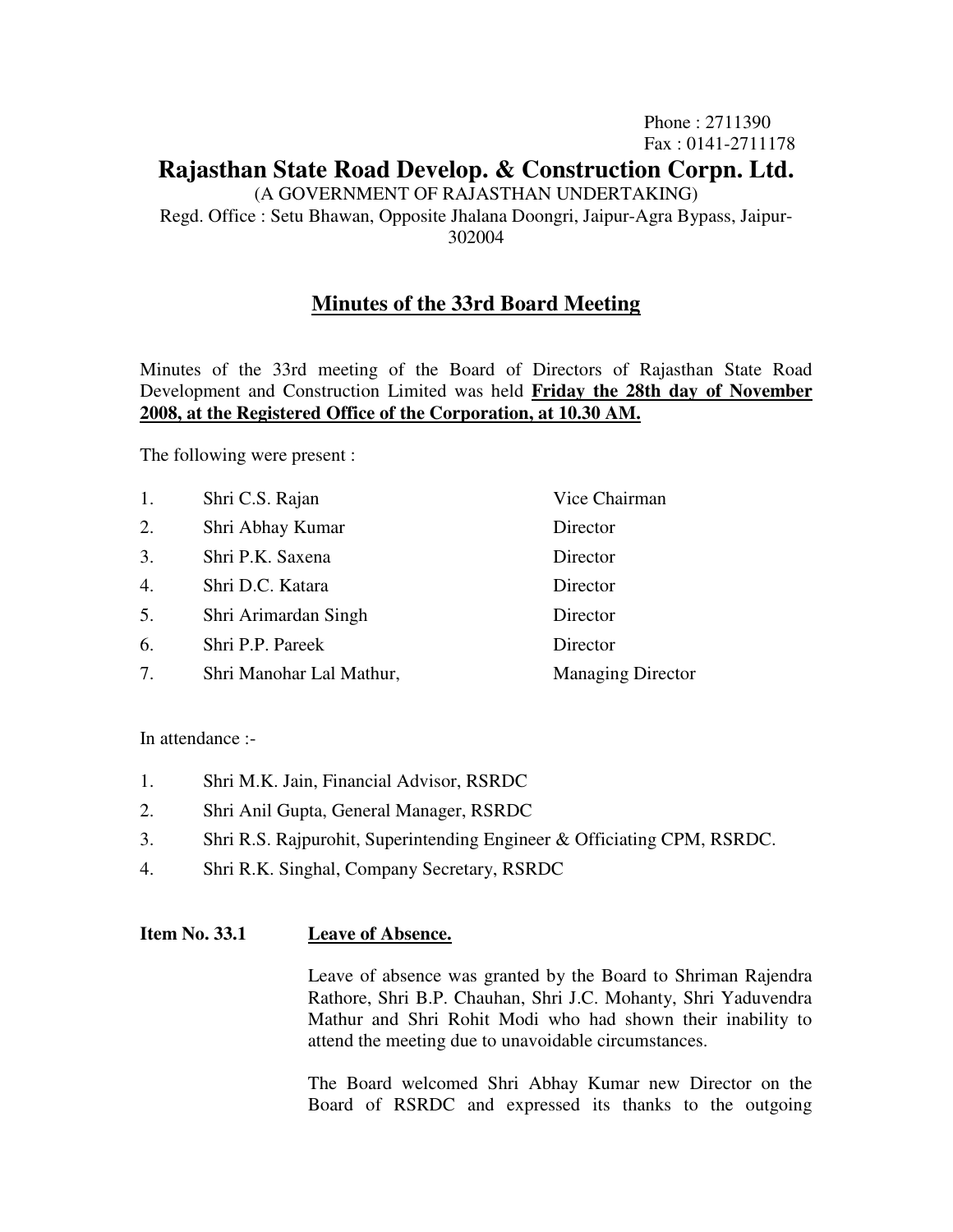Directors for the valuable guidance rendered by them from time to time, during their tenure on the Board.

## **Item No. 33.2 Confirmation of Minutes of the last (32nd) Meeting held on 25.09.2008 (Thursday)**

 The Minutes of the 32nd Meeting of the Board of Directors held on 25.09.08 were considered and it was RESOLVED that the same be confirmed.

## **Item No. 33.3 Minutes of the Audit Committee**

 The minutes of the Audit Committee Meeting held on 25.11.08, being under preparation, were left for the next Board Meeting.

## Item No. 33.4 Review/ follow up action on previous decisions.

 The Board noted the follow up actions of previous decisions. It was directed that henceforth Company Secretary shall place before the meeting a note that all previous Board decisions have duly been complied with. Non-compliance of Board decisions, if any, in last 2 year are to be put up in the next Board Meeting.

## **Item No. 33.5 Appointment of New Director**

 The Government of Rajasthan vide its order No. F-8(44)/PW/2000/ Part-I/219 dt. 24.10.08 has appointed Shri Abhay Kumar, Secretary to Govt. Finance (Exp.), Govt. of Rajasthan as Director on the Board of Directors of RSRDC Ltd. in place of Shri S.K. Mittal.

 The Board took note of the same and authorised the Company Secretary to take all necessary steps under the Companies Act 1956 of giving effect to the Govt. Order.

## **Item No. 33.6 Transfer of Shares**

 RESOLVED THAT approval be and is hereby accorded for the transfer of shares as under :-

| S.No. | Name of<br>Transferor | Name of<br>Transferee | No. of share |
|-------|-----------------------|-----------------------|--------------|
|-------|-----------------------|-----------------------|--------------|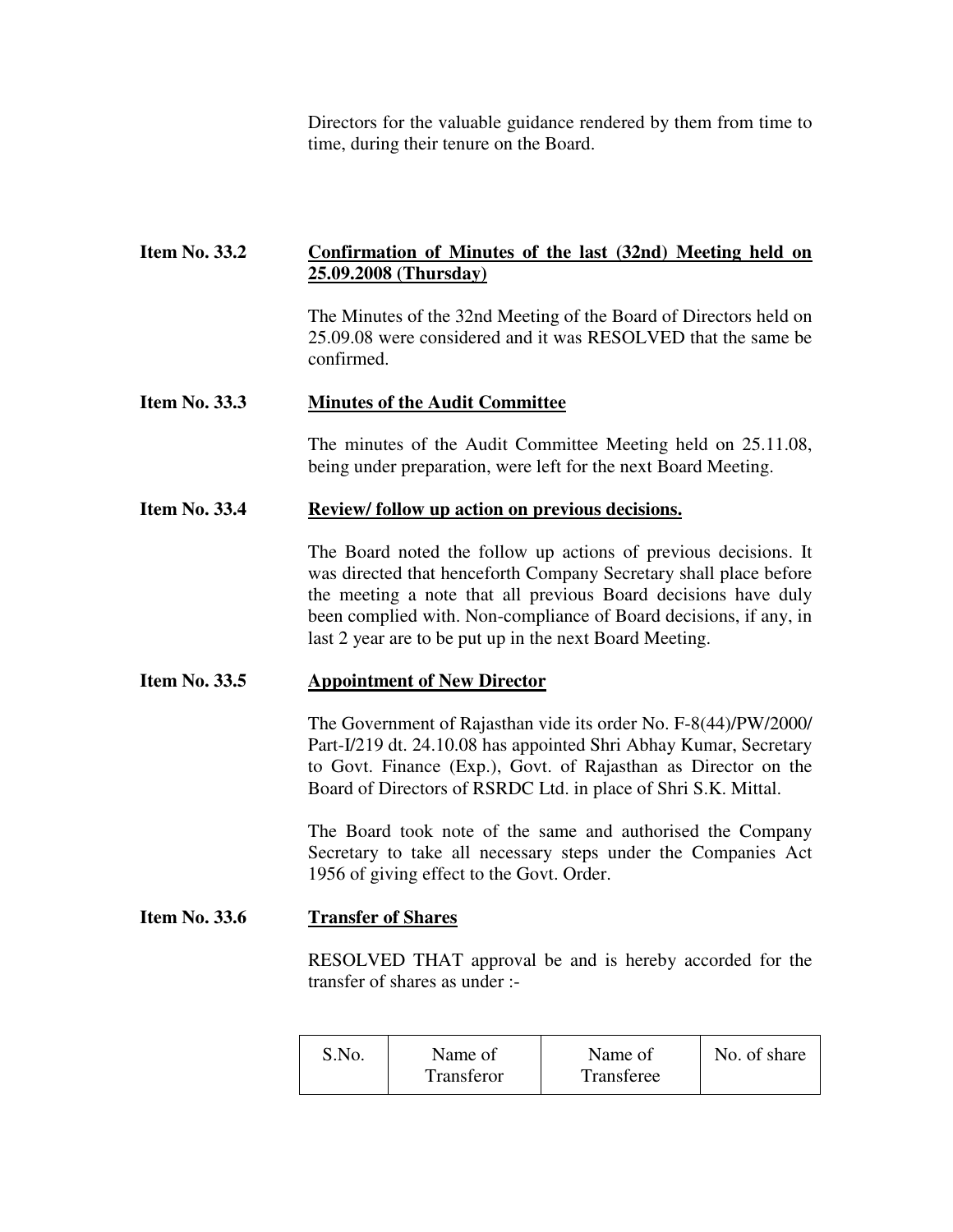| Shri S.K. Mittal | Shri Abhay Kumar |  |
|------------------|------------------|--|
|------------------|------------------|--|

 RESOLVED FURTHER THAT Company Secretary be and is hereby authorized to give effect to above mentioned transfers in the books of the Corporation.

#### **Item No. 33.7 Appointment of Internal Auditors**

 It was decided that compliance of Internal Audit report be handled as per ABC analysis.

 It was also decided that Internal Audit shall be undertaken on quarterly basis and by the RSRDC Staff only.

## **Item No. 33.8 Authentication of Balance Sheet and Profit and Loss Account for the year ended 31st March 2008.**

 The Board perused the draft Balance Sheet, Profit & Loss Account and the Schedules thereon with Cash Flow Statement for the year ending March 31, 2008 submitted for its consideration, as per the recommendation of the Audit Committee.

 The Financial Advisor explained the various items of the financial statements elaborately and also the accounting and tax treatment adopted in preparing the financial statement.

 The Board queried the Financial Advisor on various qualifications in the proposed audit report of Statutory Auditors.

 The Annual Accounts for the year 2007-08, as placed before the Board, were discussed and it was RESOLVED that approval be and is hereby accorded to the Balance Sheet and Profit & Loss Account as on 31st March 2008 together with the notes thereon and schedules annexed thereto and recommended payment of dividend @ 10% on paid up capital.

 RESOLVED FURTHER THAT Managing Director and Shri D.C. Katara, Director on the Board and Shri R.K. Singhal Company Secretary of the Corporation be and are hereby authorized to sign the annual accounts as required under section 215 (I) (ii) of the Companies Act 1956 on behalf of the Board. The Financial Advisor shall also sign the audited accounts. The authenticated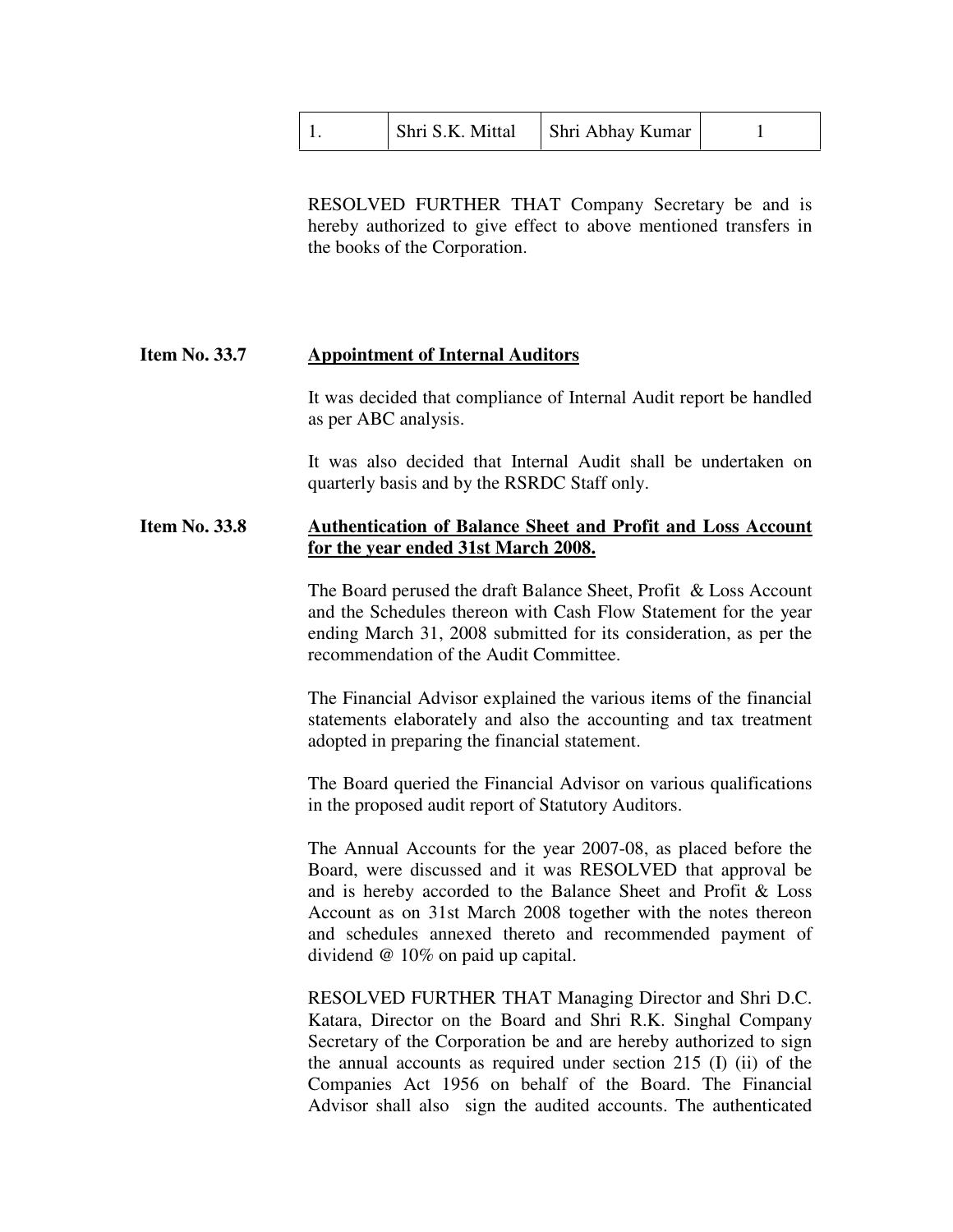annual accounts shall further be submitted to Statutory Auditors for certification and to Accountant, if any, under Section 619 (4) of the Companies Act 1956 on behalf of the Controller and Auditor General of India.

## **Item No. 33.9 Approval of the Directors Report to the shareholders for the year ended 31st March 2008.**

- (i) The draft Director's report to the Shareholders/ Members which is to be attached to the Balance Sheet and Profit and Loss Account for the year 2007-08 together with the replies on the comments of Statutory Auditors as placed before the Board, was discussed. Accordingly, it was
- (ii) RESOLVED that approval be and is hereby accorded to the draft Director's Report to the Shareholders/ Members of the Corporation as placed before the Meeting and was initialed by the Managing Director, for the purpose of identification.
- (iii) FURTHER RESOLVED THAT Managing Director and Shri D.C. Katara, Director be and are hereby authorized to sign the same on behalf of the Board for circulation among shareholders.
- (iv) FURTHER RESOLVED THAT Managing Director be and is hereby authorized to approved the reply, if any, on the comments of Comptroller and Auditor General of India.
- (v) Resolved Further that in future specific approval for provisions be taken on file from competent authority before incorporating the same in Balance Sheet.

## **Item No. 33.10 Approval of Date, Time and Place of the Eight Annual General Meeting of Corporation.**

 Resolved that approved be and is hereby accorded to hold the EIGHT ANNUAL GENERAL MEETING of the Corporation on Tuesday the 23rd day of December 2008 at Registered Office at 10.30 AM and further that Vice Chairman be and is hereby authorized to decide the date of any adjournment thereof.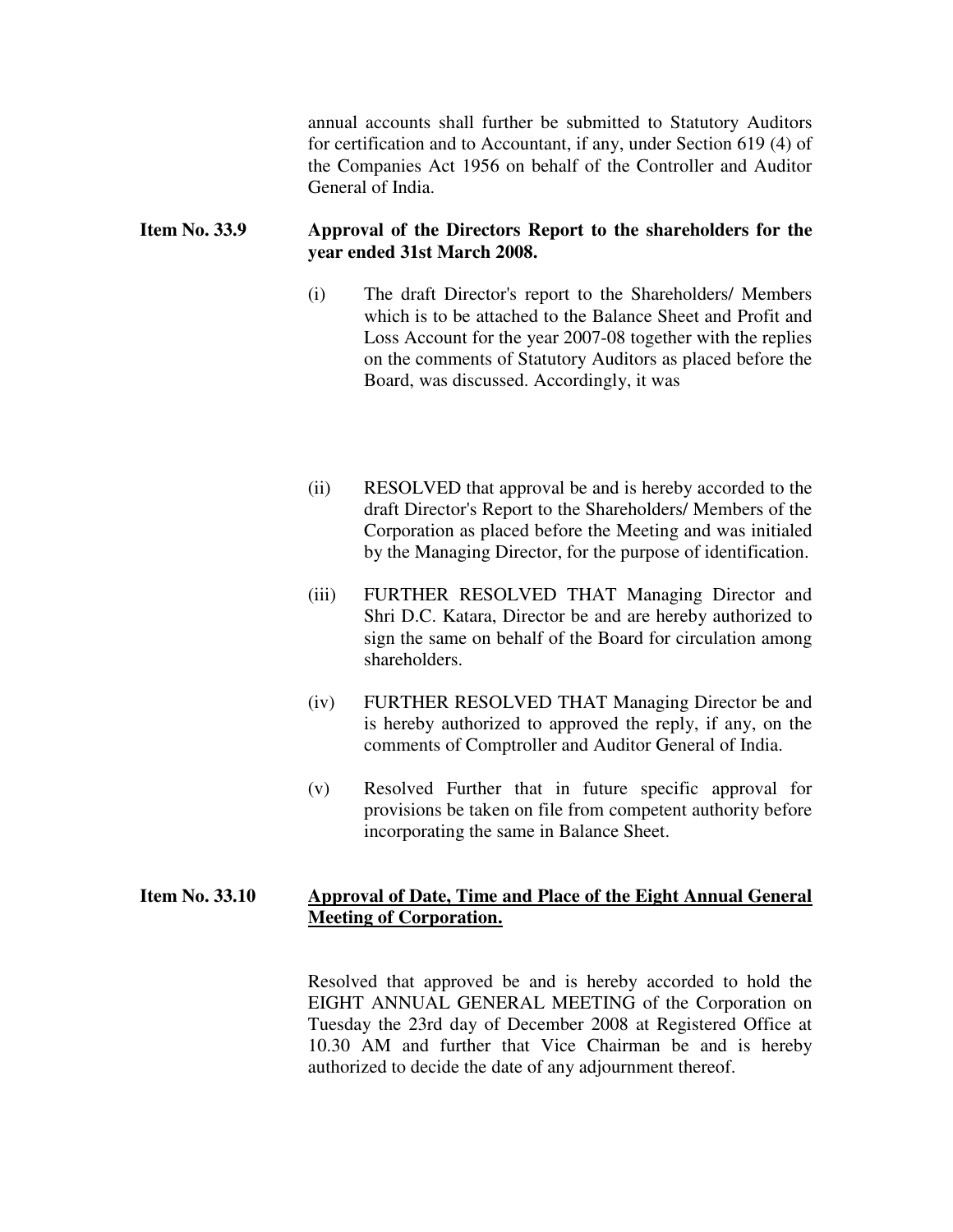RESOLVED FURTHER THAT the notice of the meeting as placed before the meeting be and is hereby approved.

 RESOLVED FURTHER THAT Secretary be and is hereby authorized to issue the notice of 8th Annual General Meeting under his signature along with Annual Account, Auditor's Report, Replies to the Shareholders/ Members along with comments of the Comptroller and Auditor General of India and its replies to all concerned.

## **Item No. 33.11 Legal Compliance Certificate.**

 The Board took note of Legal Compliance Certificate placed on the table.

## **Item No. 33.12 Any other item with the permission of Chair.**

 1. Old Toll cases matter with regard to recoveries be placed on file to Vice Chairman.

There being no other business to transact the meeting concluded with a vote of Thanks to the Chair.

**(R.K. Singhal) (M.L. Mathur) (C.S. Rajan)**  Company Secretary Managing Director Chairman

Date: Place :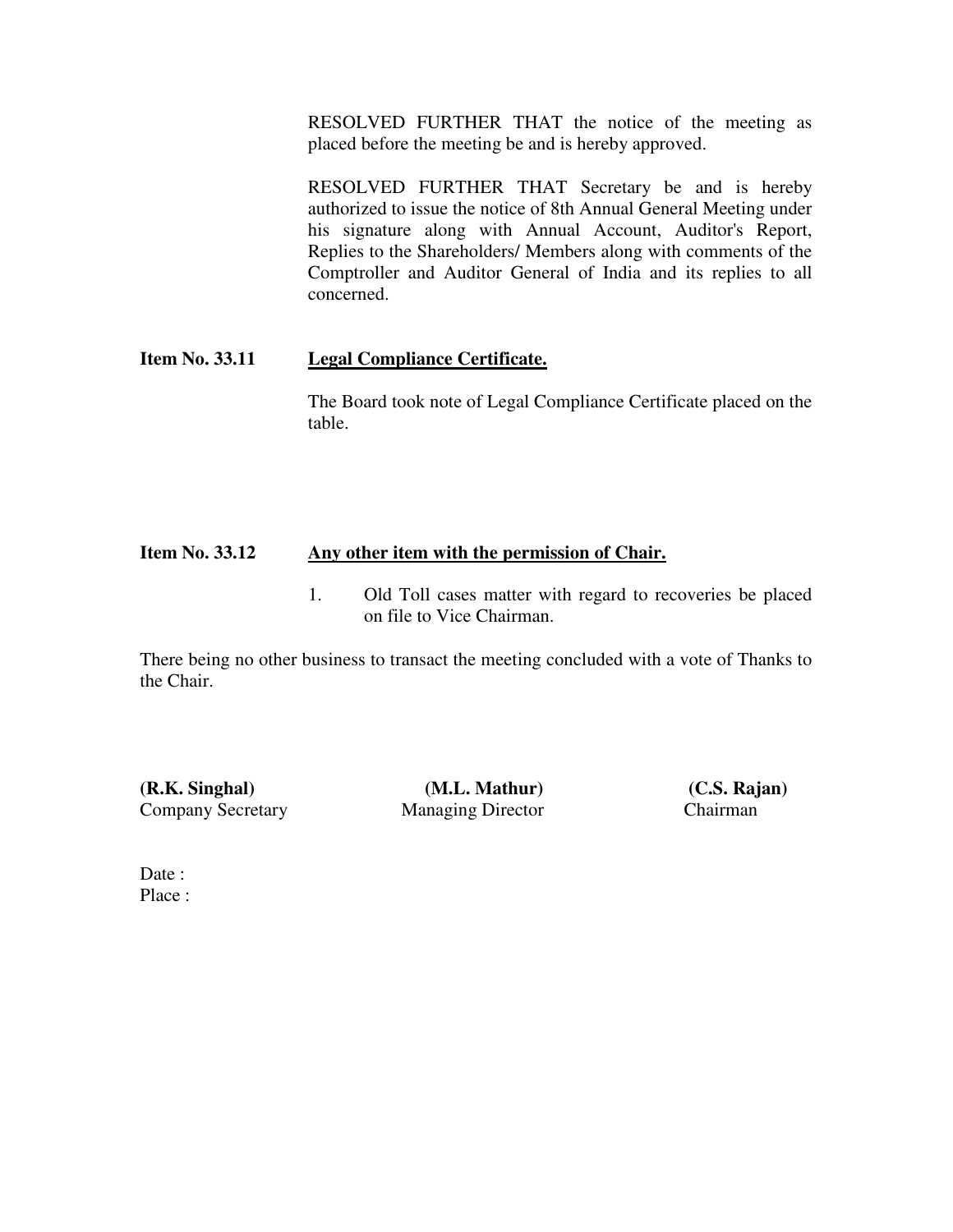Phone : 2711390/9414050009 (M) Fax : 0141-2711178

# **Rajasthan State Road Develop. & Construction Corpn. Ltd.**

(A GOVERNMENT OF RAJASTHAN UNDERTAKING)

Regd. Office : Setu Bhawan, Opposite Jhalana Doongri, Jaipur-Agra Bypass, Jaipur-302004

File No. D-2(137)/17300-14 Date:

01.12.2008

To,

| 1.  | Shriman Rajendra Rathore, (Chairman, RSRDC),                 |
|-----|--------------------------------------------------------------|
|     | Hon'ble Minister for Public Works, Deptt., Rajasthan, Jaipur |
| 2.  | Shri C.S. Rajan, (Vice Chairman, RSRDC),                     |
|     | Principal Secretary to Govt., PWD, Rajasthan, Jaipur         |
| 3.  | Shri S.K. Mittal, (Director, RSRDC),                         |
|     | Spl. Secretary to Govt., Finance Deptt.                      |
| 4.  | Shri J.C. Mohenty, (Director, RSRDC),                        |
|     | Transport Commissioner & Ex-Officio                          |
|     | Secretary to Govt. Transport Department                      |
|     | Government of Rajasthan, Jaipur                              |
| 5.  | <b>Shri Yaduvendra Mathur, (Director, RSRDC)</b>             |
|     | Secretary to Govt., Planning Deptt., Rajastahn, Jaipur       |
| 6.  | Shri P.K. Saxena, (Director, RSRDC),                         |
|     | Secretary to Govt., PWD, Rajasthan, Jaipur                   |
| 7.  | Shri D.C. Katara, (Director, RSRDC),                         |
|     | Chief Engineer cum Addl. Secy., PWD, Rajasthan, Jaipur       |
| 8.  | Shri B.P. Chauhan, (Director, RSRDC),                        |
|     | Chief Engineer (Building), PWD, Rajasthan, Jaipur            |
| 9.  | Shri Rohit Modi, (Director, RSRDC),                          |
|     | President, India Operations, M/s. Suzlon Engergy Ltd.        |
| 10. | Shri P.P. Pareek, (Director, RSRDC),                         |
|     | Chartered Accountant, S.Bhandari & Co., Jaipur               |
| 11. | Shri Arimardan Singh, (Director, RSRDC),                     |
|     | Chief Admn. Officer (Retd.), North Western Railway, Jaipur   |
| 12. | Shri Manhoar Lal Mathur,                                     |
|     | Managing Director, RSRDC, Jaipur                             |
|     |                                                              |
|     |                                                              |

## Sub.: **Minutes of the 33rd Board Meeting.**